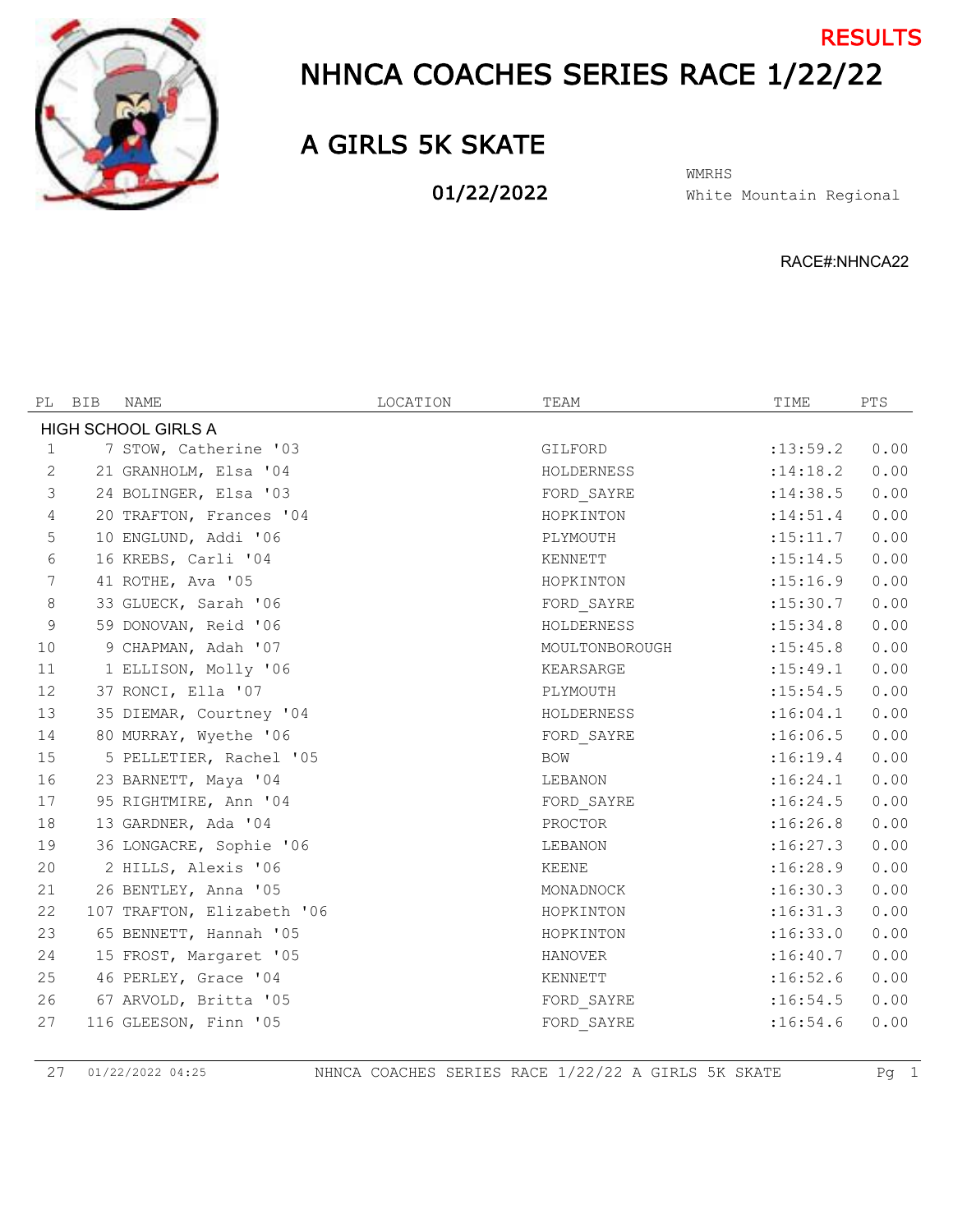| РL | BIB                 | NAME                        | LOCATION | TEAM          | TIME       | PTS  |
|----|---------------------|-----------------------------|----------|---------------|------------|------|
|    | HIGH SCHOOL GIRLS A |                             |          |               |            |      |
| 28 |                     | 8 ILLSLEY, Anna '03         |          | LEBANON       | :17:01.7   | 0.00 |
| 29 |                     | 85 CLARNER, Elizabeth '04   |          | HOPKINTON     | :17:07.6   | 0.00 |
| 30 |                     | 126 LOCKE, Clara '05        |          | HOPKINTON     | :17:07.7   | 0.00 |
| 31 |                     | 69 CHINN, Zoe '04           |          | LEBANON       | :17:15.1   | 0.00 |
| 32 |                     | 44 MAY, Elsa '05            |          | HANOVER       | :17:15.8   | 0.00 |
| 33 |                     | 29 KOURBATSKI, Elizabet '05 |          | LEBANON       | :17:16.6   | 0.00 |
| 34 |                     | 17 LLOYD, Anastasia '06     |          | FALL MTN      | :17:17.7   | 0.00 |
| 35 |                     | 12 MACE, Skyla '07          |          | WINNACUNNET   | :17:21.5   | 0.00 |
| 36 |                     | 3 TREISS, Cora '04          |          | <b>BERLIN</b> | :17:30.5   | 0.00 |
| 37 |                     | 114 TONE, Maizley '03       |          | HOLDERNESS    | :17:35.3   | 0.00 |
| 38 |                     | 19 CALCUTT, Eva '04         |          | CONVAL        | :17:35.5   | 0.00 |
| 39 |                     | 48 ECKHARDT, Georgia '07    |          | GILFORD       | :17:39.7   | 0.00 |
| 40 |                     | 27 MATHEA, Graham '04       |          | CONCORD       | :17:42.6   | 0.00 |
| 41 |                     | 142 DAVIES, Audrey '05      |          | HOPKINTON     | :17:50.6   | 0.00 |
| 42 |                     | 51 HOY, Reagan '05          |          | <b>KEENE</b>  | :17:51.7   | 0.00 |
| 43 |                     | 90 DAVIS, Kathryn '03       |          | HANOVER       | :17:53.4   | 0.00 |
| 44 |                     | 52 INES, Leah '07           |          | PLYMOUTH      | : 17:54.6  | 0.00 |
| 45 |                     | 76 MLADEK, Sophia '06       |          | LEBANON       | :18:01.6   | 0.00 |
| 46 |                     | 75 HANNON, Heron '07        |          | PLYMOUTH      | :18:06.3   | 0.00 |
| 47 |                     | 119 METIVIER, Megan '04     |          | PLYMOUTH      | : 18: 14.5 | 0.00 |
| 48 |                     | 79 HARVEY, Katelyn '03      |          | KEARSARGE     | :18:15.2   | 0.00 |
| 49 |                     | 145 AFFLERBACH, Isabel '06  |          | HOPKINTON     | :18:20.9   | 0.00 |
| 50 |                     | 25 HICKS, Eve '05           |          | DUBLIN        | :18:29.0   | 0.00 |
| 51 |                     | 112 SUTHERLAND, Reagan '07  |          | PLYMOUTH      | :18:30.3   | 0.00 |
| 52 |                     | 31 CALCUTT, Holland '07     |          | CONVAL        | : 18: 34.3 | 0.00 |
| 53 |                     | 38 FRENKIEWICH, Kylin '05   |          | KEARSARGE     | :18:35.8   | 0.00 |
| 54 |                     | 61 ANZALDI, Jocelyn '04     |          | KENNETT       | :18:36.5   | 0.00 |
| 55 |                     | 64 HOY, Ella '06            |          | KEENE         | :18:43.6   | 0.00 |
| 56 |                     | 82 TABER, Kayla '03         |          | LEBANON       | :18:50.4   | 0.00 |
| 57 |                     | 30 ALEXIS, Christie '05     |          | CONCORD       | :18:50.5   | 0.00 |
| 58 |                     | 68 CRAIG, Seanie '06        |          | DUBLIN        | :18:57.1   | 0.00 |
| 59 |                     | 71 GRACIE, Mchugh '05       |          | CONCORD       | : 19: 11.4 | 0.00 |
| 60 |                     | 163 WALSH, Amelia '06       |          | HOPKINTON     | : 19: 15.4 | 0.00 |
| 61 |                     | 56 BAGNATO, Mia '06         |          | HANOVER       | : 19: 23.2 | 0.00 |
| 62 |                     | 6 DENITTO, Marcella '04     |          | KINGSWOOD     | :19:28.2   | 0.00 |
| 63 |                     | 83 LOPANSHANSKI, Piper '06  |          | KENNETT       | :19:29.8   | 0.00 |
| 64 |                     | 49 BUTTERFIELD, Frances '07 |          | PROCTOR       | : 19: 32.6 | 0.00 |
| 65 |                     | 171 DAPICE, Florence '07    |          | HOPKINTON     | : 19: 44.8 | 0.00 |
| 66 |                     | 86 EASTMAN, Sydney '06      |          | GILFORD       | :19:49.8   | 0.00 |
| 67 |                     | 105 FLEISCHMANN, Sophia '07 |          | INTERLAKES    | : 20:03.4  | 0.00 |
| 68 |                     | 99 ANGEVINE, Sarah '06      |          | HOLDERNESS    | : 20:05.8  | 0.00 |
| 69 |                     | 63 FRENKIEWICH, Ayla '03    |          | KEARSARGE     | :20:09.1   | 0.00 |
| 70 |                     | 132 KINSON, Corrine '07     |          | KEENE         | : 20:10.2  | 0.00 |

01/22/2022 04:25 NHNCA COACHES SERIES RACE 1/22/22 A GIRLS 5K SKATE Pg 2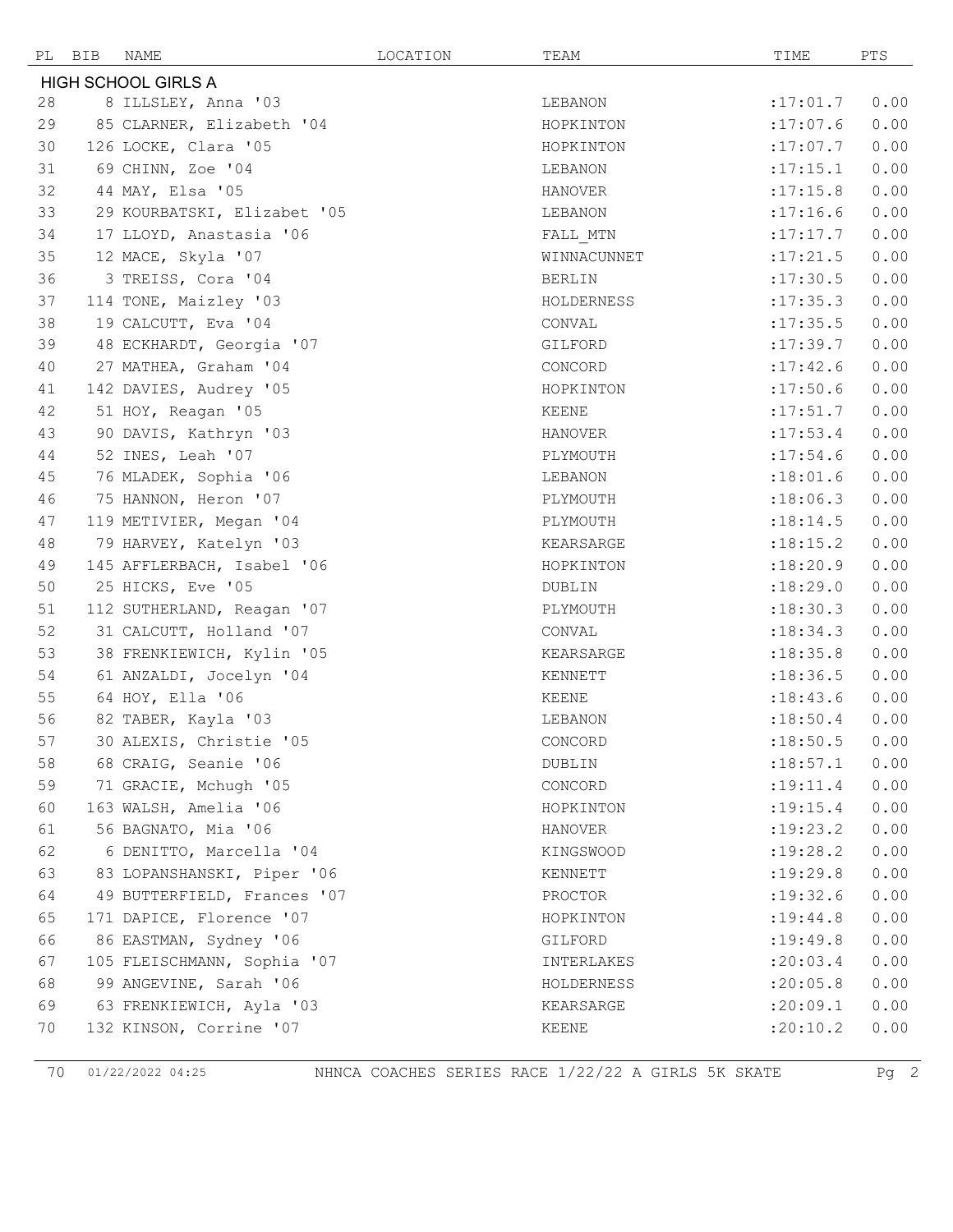|     | PL BIB | NAME                         | LOCATION | TEAM           | TIME           | PTS  |
|-----|--------|------------------------------|----------|----------------|----------------|------|
|     |        | <b>HIGH SCHOOL GIRLS A</b>   |          |                |                |      |
| 71  |        | 45 HICKS, Luna '03           |          | DUBLIN         | :20:11.8       | 0.00 |
| 72  |        | 109 DAVIS, Heidi '07         |          | <b>HANOVER</b> | :20:20.6       | 0.00 |
| 73  |        | 78 TALAYEE, Rahila '04       |          | DUBLIN         | : 20: 21.5     | 0.00 |
| 74  |        | 111 PHOEBE, Dater-robert '07 |          | CONCORD        | : 20:30.6      | 0.00 |
| 75  |        | 91 WOOSTER, Beckley '05      |          | KEENE          | :20:31.9       | 0.00 |
| 76  |        | 141 APRILLIANO, Anna '04     |          | PLYMOUTH       | : 20: 39.7     | 0.00 |
| 77  |        | 118 BORNHOLDT-COLLINS, L '05 |          | <b>HANOVER</b> | : 20: 45.0     | 0.00 |
| 78  |        | 88 KATHERINE, Martel '03     |          | CONCORD        | : 20:48.4      | 0.00 |
| 79  |        | 34 BEDELL, Emerson '05       |          | WHITE MTNS.    | : 20: 48.9     | 0.00 |
| 80  |        | 117 HANSEN, Lily '06         |          | KEENE          | : 20: 49.5     | 0.00 |
| 81  |        | 144 CHLOE, Gudas '05         |          | CONCORD        | : 20:57.6      | 0.00 |
| 82  |        | 47 RAVENCRAFT, Sophia '04    |          | WINNACUNNET    | :20:59.0       | 0.00 |
| 83  |        | 166 ARMSTRONG, Cea '05       |          | DERRYFIELD     | : 21:00.6      | 0.00 |
| 84  |        | 93 GESSNER, Ella '04         |          | LEBANON        | : 21: 10.4     | 0.00 |
| 85  |        | 146 SMITH, Emma '05          |          | PLYMOUTH       | : 21: 17.3     | 0.00 |
| 86  |        | 150 VALENTINO, Katherine '05 |          | HANOVER        | : 21: 23.0     | 0.00 |
| 87  |        | 4 MORRIS, Lana '06           |          | BEDFORD        | : 21: 40.1     | 0.00 |
| 88  |        | 113 COLETTE, Brochu '04      |          | CONCORD        | : 21: 43.2     | 0.00 |
| 89  |        | 143 ARCAND, Gracie '07       |          | INTERLAKES     | : 21: 48.9     | 0.00 |
| 90  |        | 50 BURKHARDT, Kylie '07      |          | MOULTONBOROUGH | : 21: 51.5     | 0.00 |
| 91  |        | 28 MOONEY, Sophie '06        |          | <b>BEDFORD</b> | : 21: 53.3     | 0.00 |
| 92  |        | 124 MEIER, Jordan '04        |          | KENNETT        | : 21: 57.1     | 0.00 |
| 93  |        | 18 SULLIVAN, Molly '05       |          | SOUHEGAN       | :22:10.7       | 0.00 |
| 94  |        | 97 COTRUPI, Mary '05         |          | MOULTONBOROUGH | :22:17.0       | 0.00 |
| 95  |        | 147 GOVE, Maya '04           |          | KENNETT        | :22:20.3       | 0.00 |
| 96  |        | 58 MOONEY, Lily '04          |          | <b>BEDFORD</b> | : 22: 24.4     | 0.00 |
| 97  |        | 104 ALKALAY, Leah '05        |          | KENNETT        | :22:26.2       | 0.00 |
| 98  |        | 127 HERRING, Katherine '05   |          | LEBANON        | :22:42.5       | 0.00 |
| 99  |        | 115 ROOK, Eva '04            |          | BOW            | : 23:00.0      | 0.00 |
| 100 |        | 164 AMBER, Ferrier '04       |          | CONCORD        | : 23:00.9 0.00 |      |
| 101 |        | 54 MCCARTHY, Mary '04        |          | BOW            | : 23:05.9      | 0.00 |
| 102 |        | 140 FRANCES, Lesser '07      |          | CONCORD        | : 23: 12.8     | 0.00 |
| 103 |        | 43 FULTON, Amanda '04        |          | SOUHEGAN       | : 23: 19.6     | 0.00 |
| 104 |        | 96 BETTERLEY, Savannah '04   |          | BOW            | : 23: 31.7     | 0.00 |
| 105 |        | 53 DEANGELIS, Josie '05      |          | WHITE MTNS.    | : 23: 32.7     | 0.00 |
| 106 |        | 102 MELITA, Brooke '04       |          | WINNACUNNET    | : 23: 33.6     | 0.00 |
| 107 |        | 110 DEAN, Natalie '04        |          | KEENE          | : 23:36.1      | 0.00 |
| 108 |        | 77 FOGARTY, Abigail '04      |          | MOULTONBOROUGH | : 23: 40.4     | 0.00 |
| 109 |        | 125 NARDONE, Clara '06       |          | WINNACUNNET    | : 23: 45.5     | 0.00 |
| 110 |        | 129 SUSCO, Paige '03         |          | LEBANON        | : 24:01.5      | 0.00 |
| 111 |        | 137 EATON, Carly '07         |          | WINNACUNNET    | : 24:12.4      | 0.00 |
| 112 |        | 73 ELLIOTT, Grace '07        |          | MOULTONBOROUGH | : 24:21.1      | 0.00 |
| 113 |        | 60 ROBIE, Molly '05          |          | WINNACUNNET    | : 24:26.5      | 0.00 |

01/22/2022 04:25 NHNCA COACHES SERIES RACE 1/22/22 A GIRLS 5K SKATE Pg 3